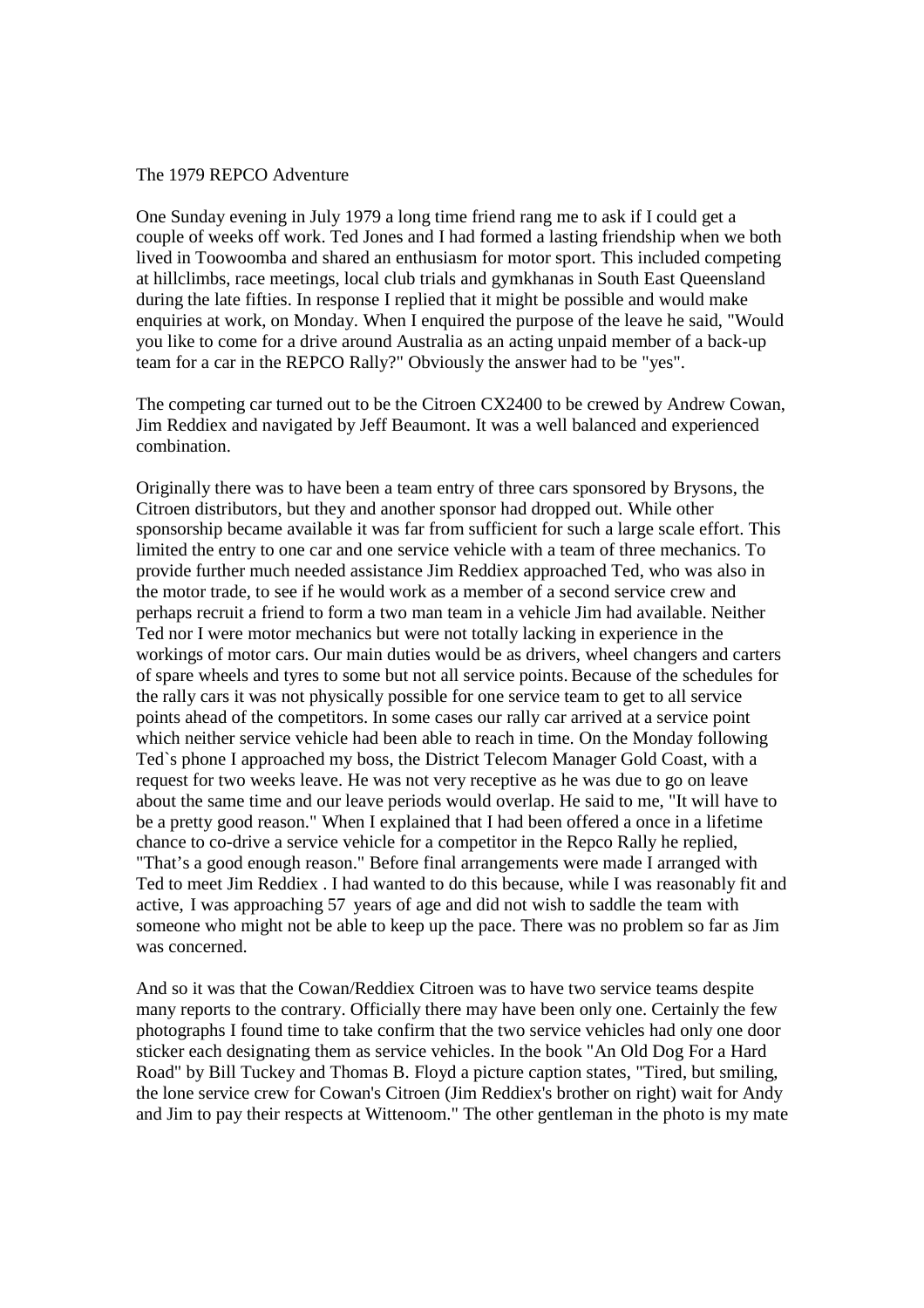Ted Jones. Later in the book it says of the Cowan car "his sole service car was waiting in Fort Headland." Motor Sport magazine was a little closer to the mark in its report in the October 1979 issue. Speaking of one of the winning Holden cars on its arrival at Geraldton it said, "They remained 40 min ahead of Cowan and Reddiex who grafted into fourth spot with the grim knowledge that they had no back-up truck since before Mt Gambier. Two men in an old Citroen London-to-Sydney car was the full complement." The truck had been in trouble before Mt Gambier with a broken axle but a replacement organised by the Ford dealer was soon fitted by the three mechanics in the truck. They caught up at one of the service points later in the night.

The Brisbane newspapers had it right. The "Sunday Sun" of August 5 said "Maxim Motors Citroen will be accompanied by only two back-up vehicles , basically toting tyres and minor spares. If anything goes wrong - say to gearbox or engine - they'll be out of the event."

In a way this was to prove prophetic. The other report headlined "Citroen Trial Team confident" said "Local Citroen dealer Jim Reddiex has high hopes for his Citroen CX2400 GTI in next month's Repco Reliability Trial." It. goes on to say "The Citroen's service team will include five Brisbane men." The five were Bob (Jim Reddiex's brother), Alex Lowe, Trevor Ruddick, Ted Jones and myself (Ken Ebeling).

Ted and I flew to Melbourne on the Friday prior to the start scheduled for Sunday, August 5th, 1979. The city lived up to its reputation. It rained for most of Friday but was reasonably fine on Saturday. By 4 pm in the afternoon it was getting rather chilly for Queenslanders. "By 7 pm we were happy to be inside somewhere to keep warm" was how I described it in a letter to my son Mar. our accommodation in Melbourne was in the owner's unit above a garage where the rally car and the back up vehicles were undergoing final preparation. It was, I understood, a family business owned by the Dutton family in the suburb of Burnley. Most of the family were away for the week end and the back-up crew members slept in sleeping bags on the lounge room floor. It wasn't to be the last time we used our sleeping bags and we wouldn't always have a carpet underneath, a roof overhead and central heating.

We first saw the car we were to use as a back-up vehicle shortly after our arrival at the garage an Friday. It was a Citroen CX2400 which had previously been a competing car in a London to Sydney rally. It still had some of the original advertising signs on it and as a result we were directed into the competitors' compound at Adelaide and had a job getting out again with the other competitors trying to get in. The car had a huge auxiliary petrol tank mounted in part of the back seat space with a lot of pipes and a tap which was to become a spare for the rally car some time later. Best of all though was the five speed gear box and a set of twin choke Webber carburettors. It performed accordingly. The car had already been in use by Andrew Cowan as a practice car over some sections of the route many competitors thought the rally would use. Lots of people had been asking lots of questions of friends, motor dealers and trial drivers in past events. The main points on the route had been made public but there is lot of territory between even the smaller towns and no one could really be sure of the details.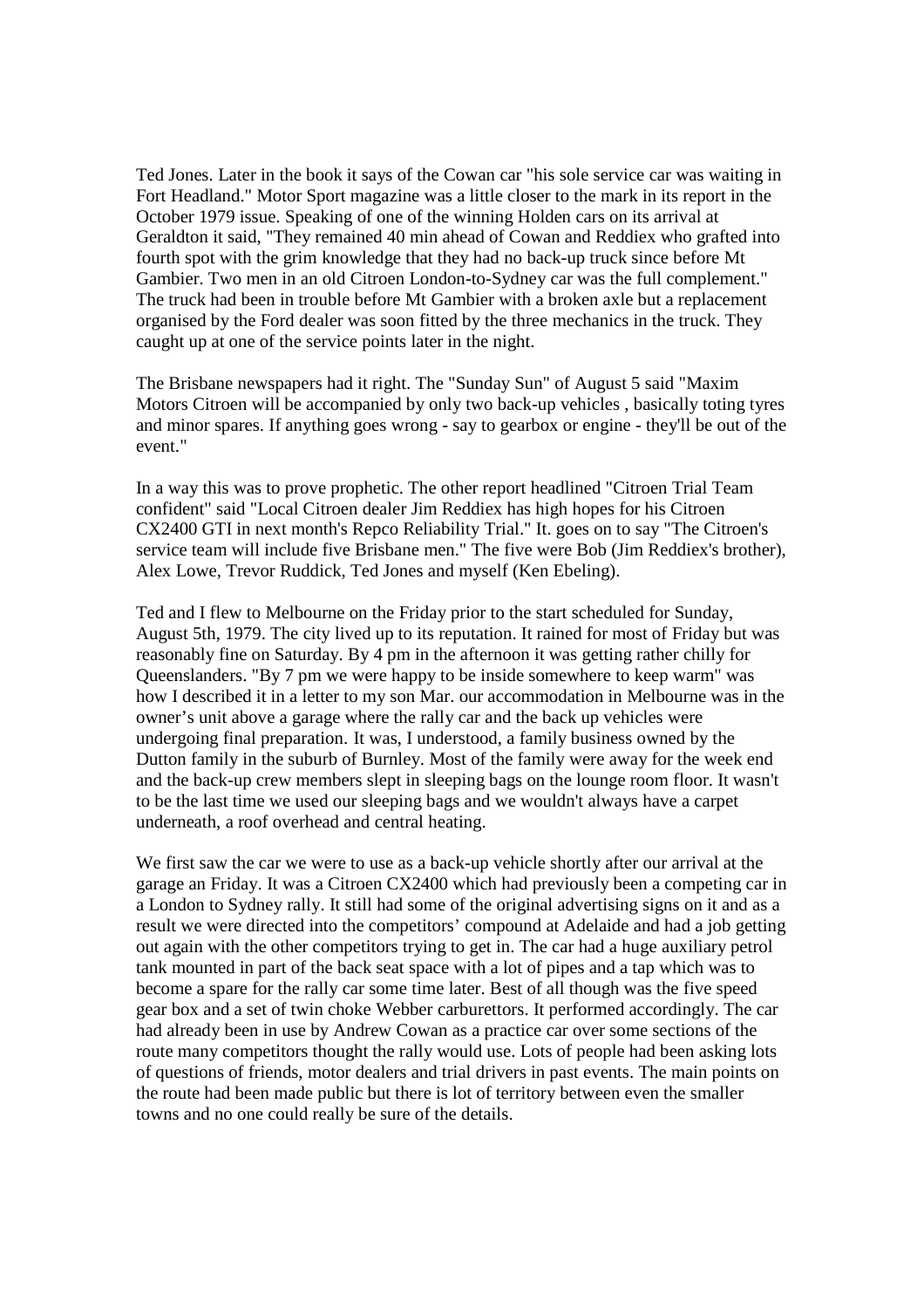Ted and I spent a lot of time becoming familiar with the Citroen, including some practice at changing wheels, and packing, unpacking and repacking the things we needed and the spares we had to carry for the rally car. A few drives made it apparent that whenever the car was driven with the windows down the ear filled with petrol fumes. Despite a lot of investigation and attention to probable causes we never fixed the problem. In the end it was more than cold enough to keep the windows up during the period I was in the car. There was virtually no interior trim and at a stop somewhere I obtained a number of fruit cartons which were flattened out and used to insulate knees and feet from the cold metal of the car body.

There was a briefing for all participants at the showgrounds on the Saturday night. The competing cars were lined up on the trotting track and gave everyone the opportunity to walk among the brightly polished rally cars with their logos and advertising signs prominently displayed. For the briefing we sat in one of the grandstands and froze. In anticipation I had put on long socks underneath my trousers, a warm shirt, a pullover and wore my overalls as well. Despite this I was so cold that my bones ached and I was soon looking forward to crawling into my sleeping bag in the heated lounge room.

It wasn't as soon as I had wished as, when we got back to the garage, we had to sit with the rally crew while Jeff Beaumont went over the instructions for the service crews. Jeff gave us a list of the service points where the car or the truck and sometimes both, were to meet the rally car. For the car these were Tooborac, Ballarat, Greenwald, Mt Gambier. Bordertown, Pinaroo, Renmark, the finish of the special stage at Kuitpa Forest and on to Adelaide. The first rally car was due to leave the showgrounds at 12 noon on Sunday August 5 and arrive in Adelaide by 4 pm the next day. The Citroen, being Car No 2 was to leave one minute later. Jeff wanted the service car to follow the rally car, when it left the showgrounds, all the way to Tooborac. I am not sure why but it may have been in case the truck was held up in the Sunday traffic. Ted was driving when we left Melbourne, which was probably just as well. He took a few liberties with traffic lights, which I might not have done, to enable us to sit behind the rally Citroen. It was only a transport stage for the rally but traffic was heavy and it was not always possible to get into the same lane as the rally car.

The Tooborac Showgrounds was probably more crowded than it had ever been or ever will be as the rally crews prepared for their onslaught on the first special stage of 48.34 km to be covered in 34 minutes. Mention was made in the instructions of rough roads, tree stumps in the grass alongside and the need to exercise due caution. Despite the belief that no one would complete the section within the time set, two cars were early and one arrived dead on time. Portman (Datsun Stanza) was 32 seconds early, Carr (Ford Cortina) 25 seconds early and Brock (Holden Commodore) dead on time. The Citroen, with Cowan driving, was 28 seconds late but in no way disgraced. As it turned out the Citroen was always to be up with the front runners until forced out by major damage in a section beyond Darwin.

Over ten years later memories of the first night have become a bit of a blur. I do know that Ted drove most of the night while I navigated. In fact I don't remember sleeping at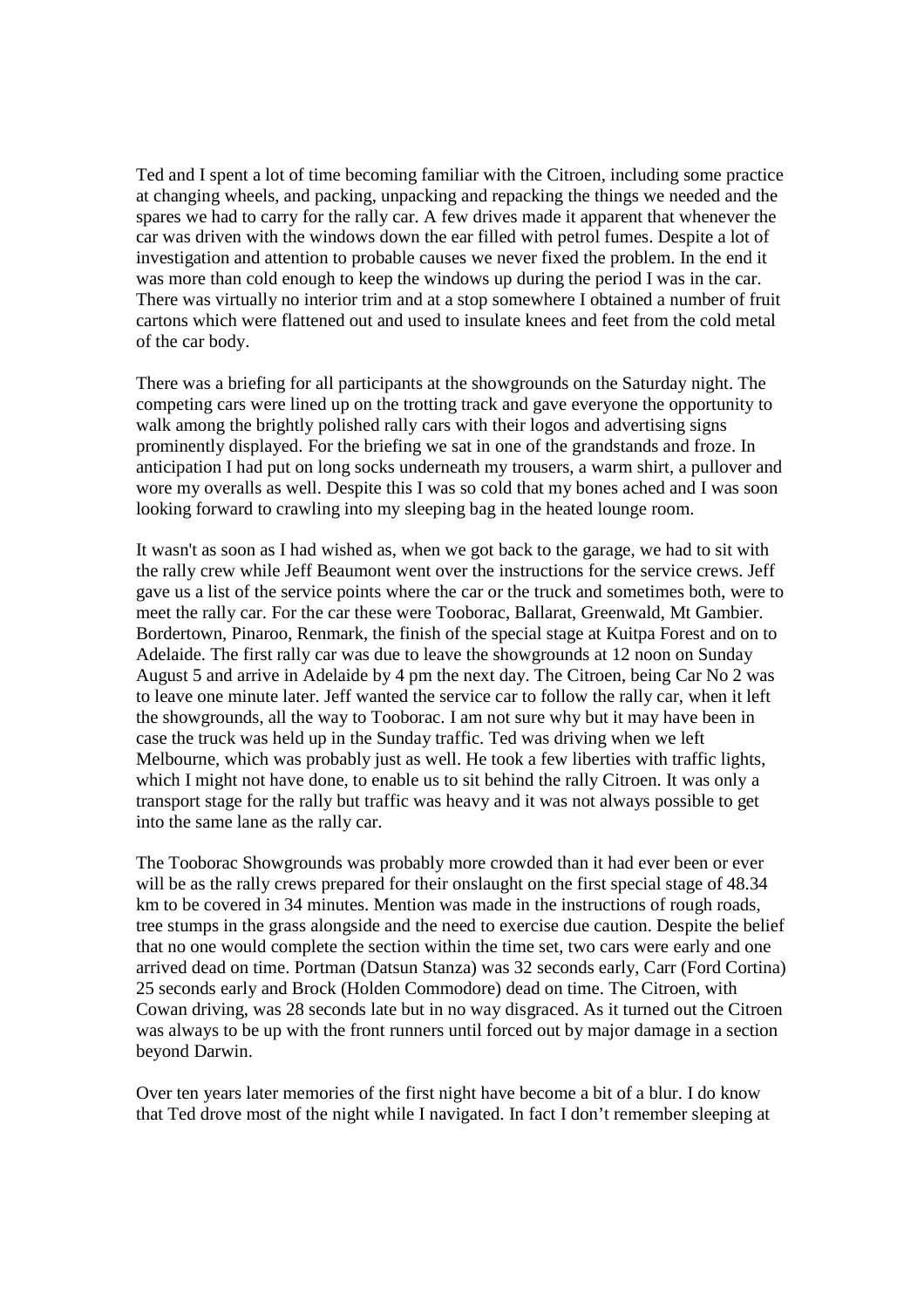all until the following night in Adelaide. It wasn't because of Ted's driving but the flow of adrenalin. Somewhere along the way, on a gravel road bordered by stunted trees, there were countless mice scurrying across the road in the glare of the headlights. We waited for the Citroen at one point and were able to direct it to reach a control from the correct direction after there had been some error in distance or route instruction. This was one of the locations where we again saw the truck. The truck also arrived while we were waiting at Greenwald at the end of a special stage. Later events indicate that it must have left before us. A copy of the route instructions for service vehicles which I still possess has a note in my writing on this section of the route. It says "Follow (the rally car) into Mt Gambier", I do not recall having done this. At any rate it would have been impossible as on the way to Mt Gambier, in rain and fog, we passed the truck stopped by the wayside. We nearly kept going but fortunately backed up to see what was wrong. The Ford light truck with three men on board and a host of wheels, tyres, spare parts and other service needs was badly overloaded and had broken an axle. One of the mechanics, Trevor, I seem to recall, was jammed into the car with us and we continued on into Mt Gambier. Fortunately there were Ford representatives on hand to assist the Ford cars in the rally and Trevor was able to arrange for an axle and transport back to the stricken truck. As stated earlier they caught up some time later. Whether the pump up shock absorbers were added to the suspension before or after Adelaide I no longer recall.

At Mt Gambier the Citroen was the first car in its class to arrive and Andrew Cowan was presented with a trophy by the mayor. Just why they picked on the class with the Citroen in it is unclear. The fact that Andrew was a well known rally driver overseas may have meant better publicity for the mayor, the rally and the town. The Citroen had lost only 2 minutes 28 seconds and was running fourth behind Carr (Cortina) and Portman (Datsun), both with clean sheets. Brock (Holden) was third having lost a minute.

Both service crews were due to go to Bordertown and on to Renmark. The route for the service vehicles was no cause for concern but the competitors were not so lucky. Their lot was to be little used tracks, mud, sand and a pitch black night. We made good time on the run into Renmark and arrived well before the rally car was due. We were to have a frustrating wait as their arrival time came and the minutes ticked on. When they finally arrived they were recorded as having lost 22 minutes between Mt Gambier and Renmark. They had been bogged three times and luckily towed out of trouble twice. This dropped them to sixteenth place with 24 minutes 28 seconds lost. The leading three were Portman, Carr and Brock, the latter being only a minute down. The rally cars were lining up to use a coin operated high pressure wash hose to clean the mud away particularly from under the mudguards. We took a turn and used up nearly all the 20 cent pieces I had with me for use in Public Telephones. The garage had long before used up its supply. While one of the Porsches was being washed I inadvertently walked in front of the cameraman filming the operation and was told off very smartly. As was usual at most of the scheduled meal stops the locals had provided ample facilities for food and drink.

From Renmark the service crews were directed to the service point at Murray Bridge. We paused to say hello to the crew of the truck where a group of service vehicles were waiting just before Murray Bridge but did not realise that the next set of instructions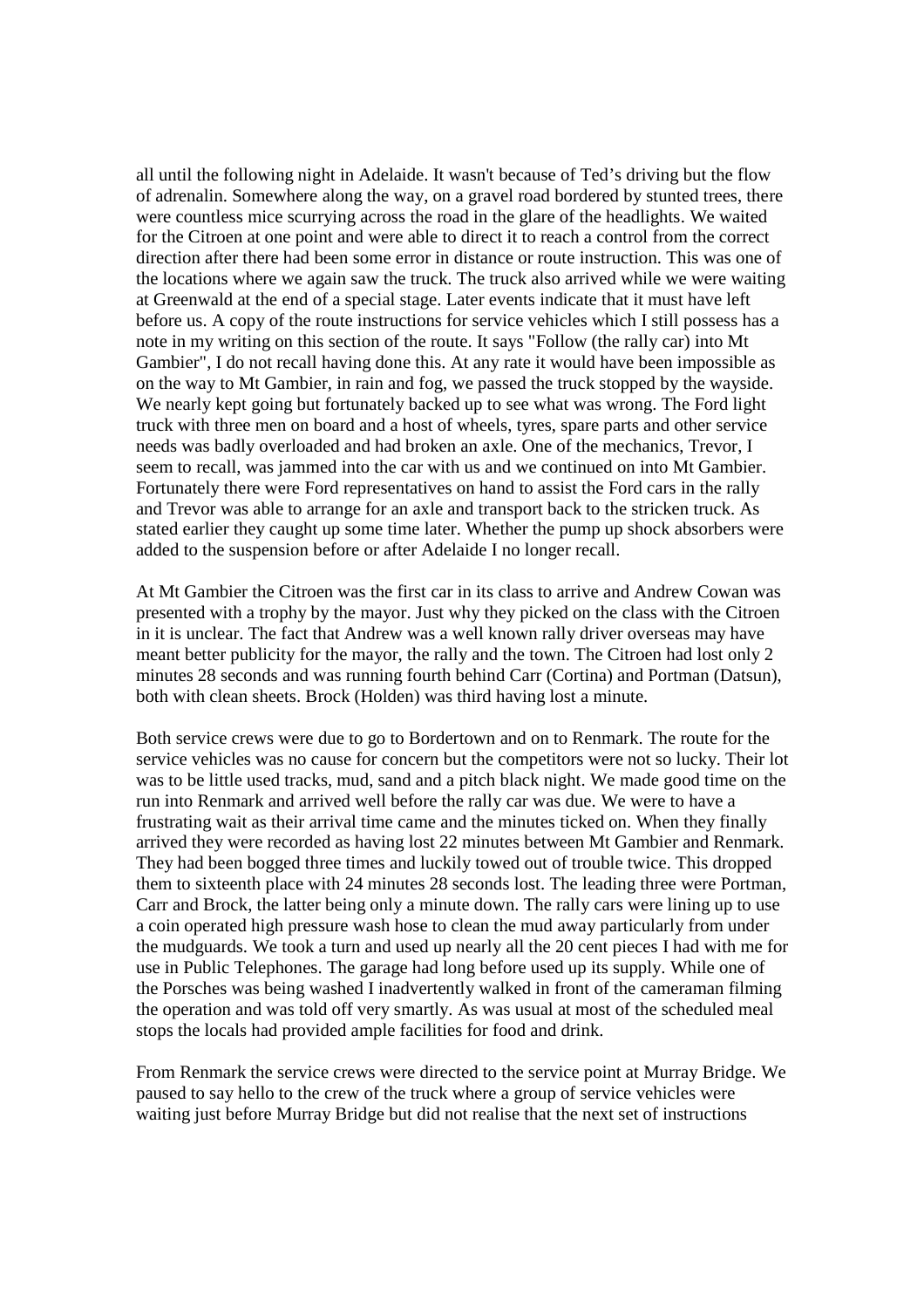began at that point. As a result we crossed the Murray at Murray Bridge, where there was far more river bed than river, before realising we had gone wrong. One of the trial cars had followed us and as we saw no others he must also have been off course. We retraced our course and waited at the "T" junction where we had gone astray along with a small number of other service crews who were also unsure of the situation. After some rechecking Ted convinced me where we had gone wrong and soon the instructions fell into place and we found ourselves back on track. We left the bitumen surface and because of the time we had lost Ted kept things moving. He was obviously enjoying himself, and we arrived at the start of the Kuipto special stage long before the rally cars. We were of two minds but decided we had better stick to the designated service vehicle route and pressed on. We finally got to the finish line of the special stage, but only with the help of directions from a local couple who were heading out to see the fun. We had turned left at the wrong "Y" junction. They also provided us with a cup of tea, biscuits and a chat while we waited.

Brock (Holden) made fastest time of 4 minutes 30 seconds easily beating the set time of 7 minutes for the 11.4 km special stage through the forest. He was followed by Menta (HoIden) and Portman (Datsun) both having dropped 2 minutes 39 seconds.

The run into Adelaide was hampered by the Monday afternoon traffic and those who were late were happy to hear later that any points lost for lateness in the section would not be counted. On arrival at the finish we headed for the service vehicle entry but we were very firmly directed to the competitors' entrance. Having driven in we were firmly directed to leave. The confusion was no doubt caused by the advertising still on the car from the London to Sydney rally and the fact that there was a service crew sticker on one side only.

The service crews were booked into a motel near the centre of Adelaide and after a bath we presented ourselves at the dining room. The waiter sat us down and shortly came back to tell us that as it was after 7 pm the chef had ceased duty and we could not be served. We found a restaurant nearby where we enjoyed an excellent meal and a glass of wine. After a much needed sleep, even though a little short in time, we were up about 3.30am. It was already Tuesday August 7, 19719 and there was still a long way to go. It was permitted to take the rally cars out of the impound an hour before the scheduled departure time. The first car was due out at 5am. At this stage the Citroen was still running sixteenth with 28 minutes 03 seconds lost. There had been some changes among the leaders. Portman (Datsun) was still leading with two minutes 53 seconds lost. Brock was second, down a further 52 seconds, followed by Ferguson (Holden) also with 3 minutes 45 seconds lost.

In the morning, despite the instructions given the previous night, we had trouble finding the garage where the rally car was to be serviced. For some reason some of us had to sit in the back of the truck to get there as the service Citroen was elsewhere. It may have been that Bob Reddiex had been at the same motel as the rally crew or perhaps it was needed to ferry them somewhere that night or get to the impound area to pick up the rally car. There did not seem to be a great deal to be done apart from routine maintenance and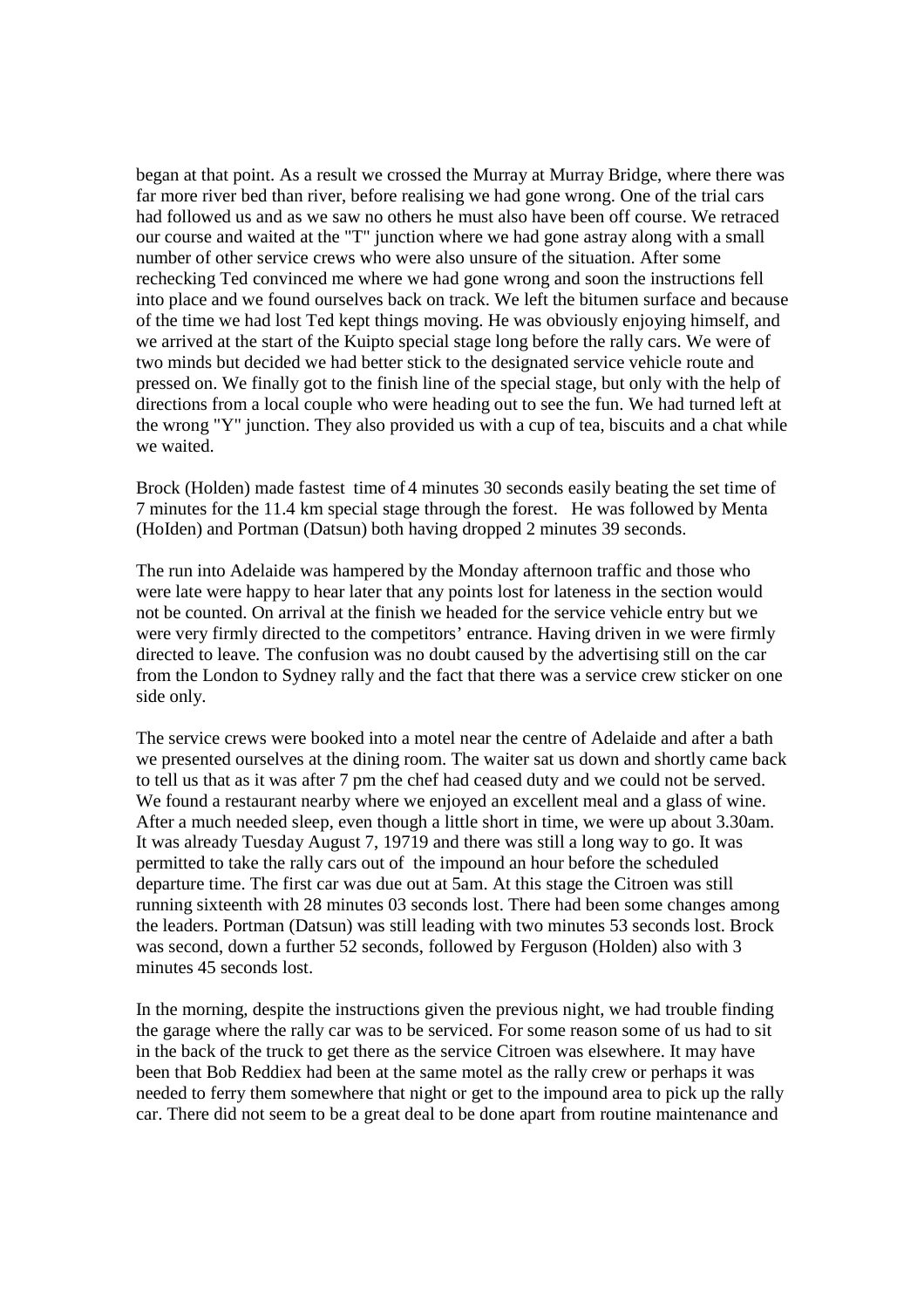the taking on board of some spares sent from Melbourne. The latter included extra wheel nuts of the type used for the alloy wheels on the rally car. It had been the intention, for some forgotten reason, to fit alloy wheels as used on the rally car to the service car. This never eventuated as the bag of nuts was left on the floor of the garage. Tyres or wheels which had been punctured or damaged had been repaired or replaced overnight and were reallocated among the rally car and service vehicle. The rally car was ready to roll without too much drama so far. The service vehicles and their crews were also ready to head for the first interception point.

A notation on the front sheet of the Adelaide to Perth service crew instruction lists the service points for Ted and me to visit. They were, I think, in Jeff Beaumont's writing. They were certainly not written by me. The list contained a number of previously unheard of and unusual places. It read Yunta, Mingary, Parachilna, Kingoonya, Nullaboor and then says all the rest to Perth. A note, written by me, against Parachilna says "us only" and another says "truck + Broken Hill". I can only assume that this meant the truck would go to all points on our list, except Parachilna, and would also go to Broken Hill which was a two hour service and refuel stop. We certainly didn't get to Broken Hill and were alone at Parachilna apart from a small number of locals and the crews of other service vehicles and rally cars which were coming and going. The publican there apparently intended to stay open all night for what must have been his busiest night in years.

Our first service point at Yunta brought about a reshuffle of the service personnel. As neither Ted nor I were fully trained mechanics, and certainly short on general knowledge of Citroens, it was decided to put a mechanic in the service Citroen. The crews became Bob Reddiex and myself in the Citroen with Ted going to the truck with Trevor and Alex. Bob and I, being the older two, may have been considered to be a little more compatible. It was a lovely sunny day at Yunta and the trial cars coming from the direction of Manunda heralded their coming with a cloud of dust atop a distant ridge. The first car had been due at 10.40 am and by the time the Citroen arrived we had transferred the necessary gear and were waiting to see what had to be done. I can only recall them taking on petrol.

Did we go to Mingary? You can ask but I can't really be sure. Just a fragment of a picture in my mind says we left in that direction but the dusty road and open country could have been one of a hundred other places. Having placed some photographs in the right sequence it gives an indication that we did go there. If it was Mingary there wasn't much to it. There was still a railway water tank but all the houses were gone and a number of derelict brick chimneys suggested there had once been an hotel. While we waited a long train headed by a diesel locomotive headed towards Peterborough and I spent time boiling a billy for tea and fossicking in the railway yard. I found a sleeper nail in an old railway sleeper, a two cent coin and indications that one of the railwaymen had owned an early model Holden. I'm not going to go into details of what a sleeper nail is for other than to say the figures on the head are for the year it was driven into the wood. The rally car came and went with only a quick pause to scrounge a chicken leg and a cup of hot tea without leaving the car. Our next service rendezvous was at Parachilna where the first car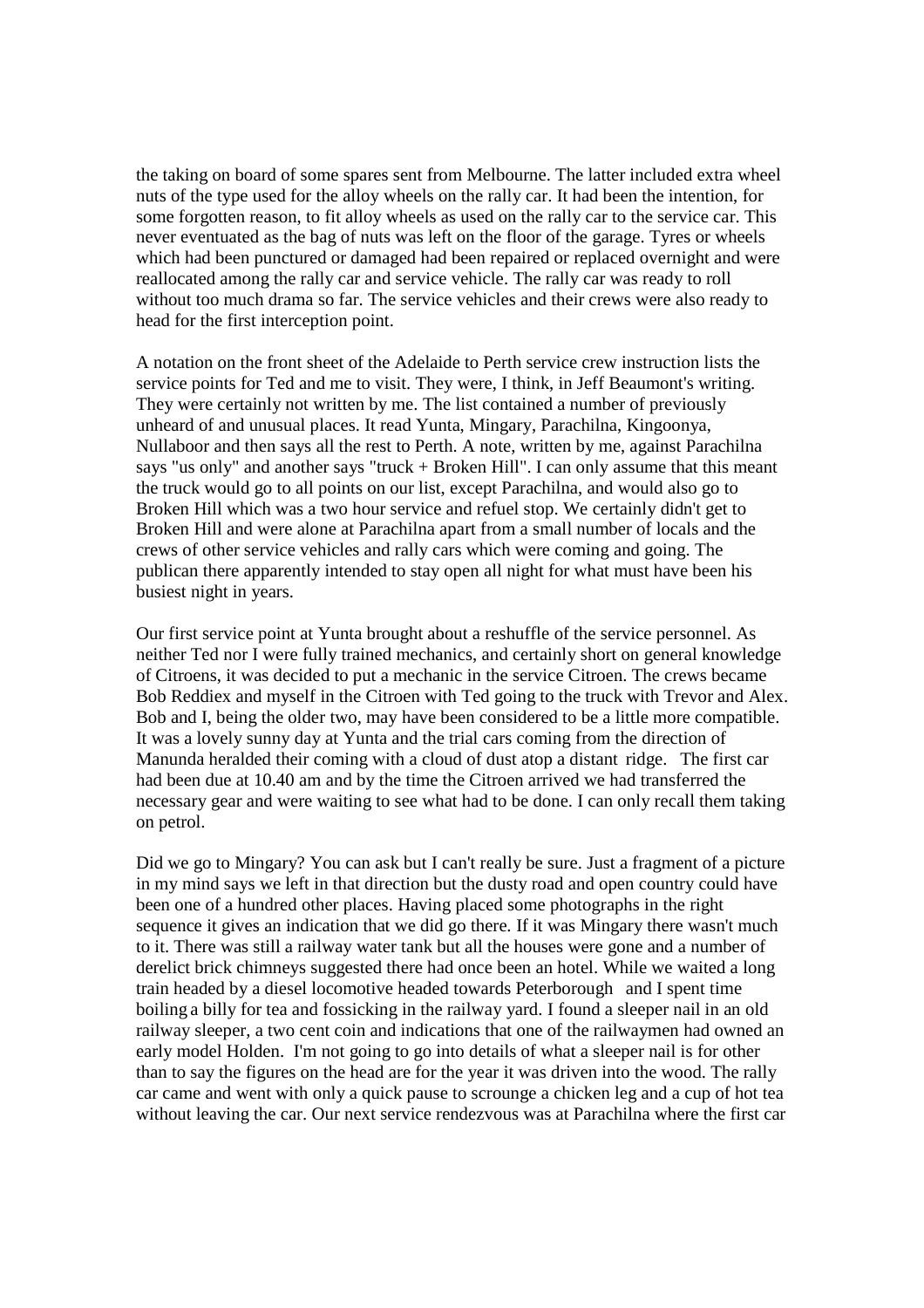was due at midnight. This meant we would retrace our steps on Hwy. 32 before leaving the highway for Peterborough. From there we went through Hawker and on to Parachilna The instructions say, in capital letters "navigation is hazardous from Peterborough".

It would have been after 3pm when we left what logic now says was Mingary. By the time we got to the reputedly scenic Wilpena Pound area it was after dark and what we saw was mainly road and kangaroos and an occasional service vehicle rushing past. We were well ahead of the rally cars and Bob settled down for a sleep after we had fuelled the car and had a drink and a bite to eat. I couldn't sleep and got talking to a chap in an old Holden utility who was thinking of going into the ranges to watch the rally cars come through. Then he found he had a flat tyre and a spare which he knew to be useless. I gave him a hand but whether we fixed a puncture or merely a leaking valve matters little. We had a pump in the Citroen but had never used it. When we tried to pump up his tyre we found the hose connection to the valve to be perished and could only get air into his tyre by using bits of rag over the valve stem. He had neither spare tyre nor a pump in an area where both were surely essential. When our rally car arrived we gave them a couple of new spares to replace those that had been destroyed or punctured and they were soon an their way. We repacked our gear and headed south for Port Augusta. We paused there to refuel the car and ourselves and stretch our legs. While there the pump attendant warned "Watch out for kangaroos if your'e going to Kingoonya". A police car pulled up and gave us the same advice and then the driver of a long distance coach which had just arrived from the west offered the same warning. Either we were both asleep for most of the way or the kangaroos had been frightened off by the increased traffic. We saw very few. It was about lam Wednesday morning when we arrived at Kingoonya. We parked beside the truck, on the lee side, spread our tarpaulin and crawled into our sleeping bags without disturbing the crew of the truck. It was a freezing night and I was thankful for the silvery coated space blanket Ted had lent to me earlier. Bob and I slept beyond daylight but the growing activity woke us soon after. We found that the number of service vehicles waiting had increased overnight with the first rally car due at 9.40 am. Someone had found a small log and was trying to get a fire started but was hampered by a lack of kindling. Ted, at my suggestion, had bought a half axe which we were carrying in the service car. It was soon put to good use and the small fire soon attracted a group of half frozen people looking for some warmth. When the fire had died down Alex got out a frying pan and cooked bacon and eggs for the five of us. It got the day off to a good start. It was the only day when I found time to take a photograph of the rally being serviced and a very ordinary one of both our service vehicles together. There was again not a lot of work required on the rally Citroen apart from routine maintenance and swapping of wheels and tyres for any damaged ones. As soon as the work was done we left for Nullaboor.

The service vehicle route instructions say 'Travel via KOKATHA (45km), LAKE EVERARD (81km), HILTABA (53km) to WIRRULLA (76km). Then take the Eyre Highway to CEDUNA (93km) and NULLABOOR (290 km)." I have never travelled such a desolate road but obviously the ones the rally cars traversed were far, far worse. We drove through stunted scrub, across open plain and salt flats, skirted salt lakes and drove through long stretches of loose sand. The good thing was the suspension of the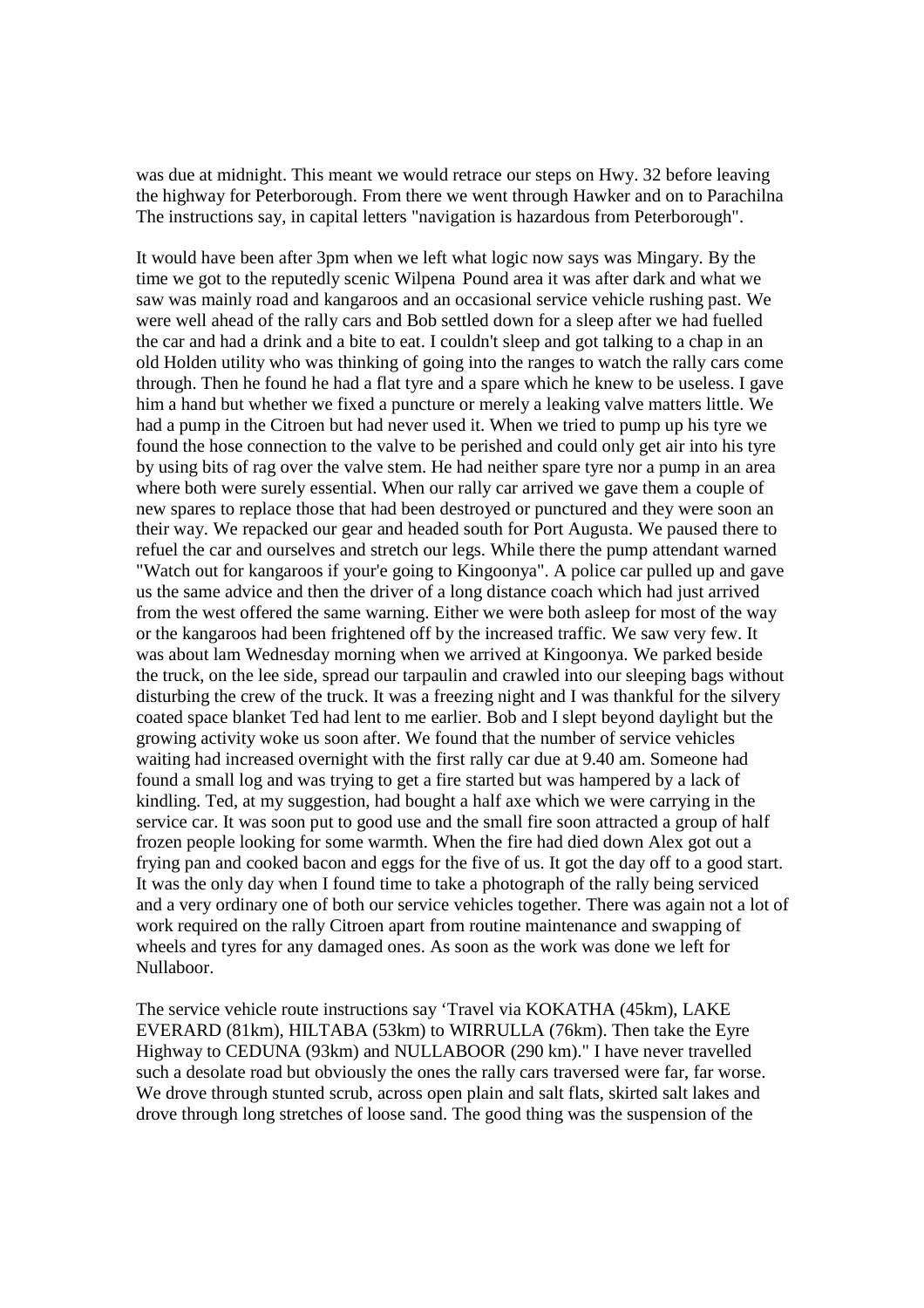Citroen. The first time Bob drove it with me he showed that potholes and bumps, which I would have slowed considerably for, could be taken at speed without a care in the world. At one spot we passed by a large open shed with a vast galvanised roof. This appeared to be designed to catch the limited rainfall and collect it in the nest of tanks sheltered from the suns rays by the vast roof. On one sandy corner I can out of road, fortunately in a clear area, where I was able to reverse back onto the track and to get going again. Bob didn't say anything but he did give me a bit of a look. Not long after getting to the Eyre Highway we stopped for petrol and Bobasked "How far is it to Nullabor and how long do we have to get there?" I cannot recall the actual time and distance but the latter was a little under 390 km and we had about two and a half hours before the first car was due at 4.20pm. Bob suggested that he take over for the first stint of driving. I must admit he really drove. On the open sections, which accounted for most of the distance, he cruised at around 160km/h. After about an hour and a half we changed over so he could rest in preparation for the servicing to come. I kept going at about 120 to 130 km/h and while there have been times when I have driven faster I have never driven so fast for so long. We got to Nullabor just after 4.20pm on Wednesday afternoon only to find that none of the rally cars had arrived. We had ample time to reserve a place for the service vehicles with a space in between for the rally car. Bob walked up to the control, about half a kilometre away, where the road coming from the north joined the Eyre Highway. This was the road bringing the rally from Immarna via Maralinga and Fisher a 260 km journey. Immarna and Fisher are on the East West railway line. At the control Bob was told that the rally was being held at Immarna for three hours to wait for a train carrying fuel for the rally cars. It was running late. This meant our hurried trip had virtually been for nothing. It was a glorious drive just the same and we had both enjoyed it. Meanwhile at Immarna a number of the leading crews had told the organisers that they would wait no longer as they did not need fuel. In most cases they also had service vehicles waiting at Maralinga. It was in this section that problems began for some of the fancied competitors. The delay gave us time, after the truck arrived, to set up for a quick service and to have a meal. Someone, I think it was Trevor, managed to get us into the dining room before it was to be opened and we enjoyed eating at a table and being served a meal for the first time since Adelaide. It was good to be out of the wind as well. The wind was blowing so strongly that an elderly gentleman serving petrol was nearly blown off his feet and you had to lean into the wind when you were walking about.

When the Citroen arrived with Andrew driving Bob was busy mopping up petrol from the floor. There had been a problem with the changeover tap for the auxiliary petrol tank and there was petrol everywhere. Fortunately the service Citroen had the same arrangement and a swap fixed the problem for the rally car. Another workable set up was arrived at for the service car. In addition to minor servicing needs there was the usual exchange of good space wheels and tyres for those which had taken a beating. Night had fallen before we left.

We tore on across the Nullabor Plain of which we saw little apart from what could be seen in the narrow swathe which we cut through the darkness of the night with the headlights and the two large driving lights. Our next interception point was to be where the rally rejoined the Eyre Highway beyond Mundrabilla. The rally had left the highway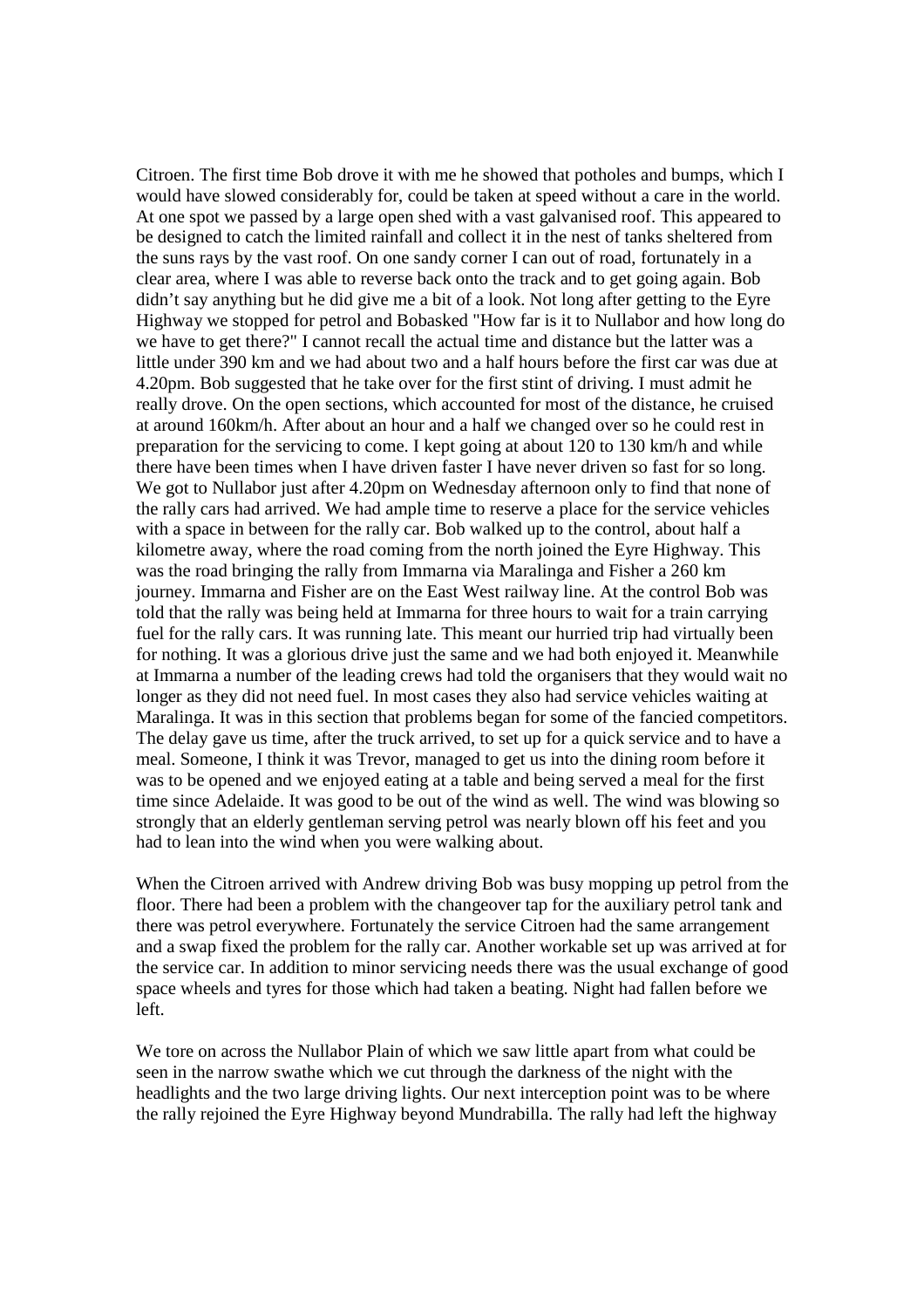at Eucla, for a 127km stage to the north. At Eucla the road descends several hundred metres from an upper to a lower plateau which continues on into the distance. The service route instructions said "The trial cars will return to a point approx. 3km past the Mundrabilla Motel." When we reached the motel there were a number of service vehicles waiting there. Why, I couldn't understand. We continued for a few kilometres to the next road coming from the north where a few more vehicles were waiting. One of them was a Marlboro Holden service van. We could hear them talking on their two way radio from time to time even though they were on the opposite side of the road. While Bob slept in the driving seat I went over the instruction and the map by the light of the map reading light. It was an excellent light on a long flexible stalk mounted on the windscreen pillar and created no problem for the driver when it was in use. After some time the Marlboro van left. By then I was convinced that the instruction was way out so far as distance was concerned. I woke Bob, convinced him, and we drove back to the motel and convinced some of those there. We set off, travelling as quickly as possible in the circumstances, in the hope of making the interception point in time. We didn't make it but we confirmed that the instruction had been wrong. The interception point turned out to be an awfully long 3km past the Mundrablla Motel. By now I had found I could sleep soundly while Bob drove, and wake up refreshed ready to begin driving again. When possible I drove the last leg to each service point to let Bob rest ready for servicing the rally car. Even now I find that I can often get to sleep by imagining I can hear the drone of the engine of the Citroen as we hurried on through the night. Even if I don't go to sleep it brings back pleasant memories.

We arrived at Cocklebiddy, 461 km from Nullaboor, where we met up with the truck. We had missed the rally car again. Trevor, Alex and Ted were waiting for a couple of not very co-operative workers to fit a new tube to one of the truck tyres. It was quite late at night and the workers, I am sure, had already changed and fixed many tyre problems. The money which changed hands was well above the standard rate. We had a quick drink, left them to load up and sped off in the hope of getting to Coolgardie in time to meet Andrew, Jim and Jeff on the morning of Thursday August 9th. The first car was due at 3.25am without allowance for the holding time at Immarna. My notes tell me that the truck was originally supposed to go to Goolgardie. The truck probably couldn't have made it in time as the instructions gave the rally cars six hours for the trip from Cocklebiddv to Coolgardie including a transport stage and a refuel and meal break at Kalgoorlie. The service vehicles had a further 43 km to travel in the same six hours if they left Cocklebiddy together. The service crew instruction refers to it as a six and three quarter hour trip. I don't know how long we took but we were there in plenty of time.

We refuelled on the outskirts of Coolgaardie and moved to a spot on the wide street where the rally car could readily see us. It was daylight when they arrived but there was little to do. Quite often the service crew had no idea of the problems encountered by the rally car or the repairs the crew had to make. We always knew how many tyres or wheels they had damaged. It was not long before we were both on our way to meet again at Narrogin. This time we were better off than the rally car as they had a nominal 10 hour trip over worse roads while we had 122km less to travel.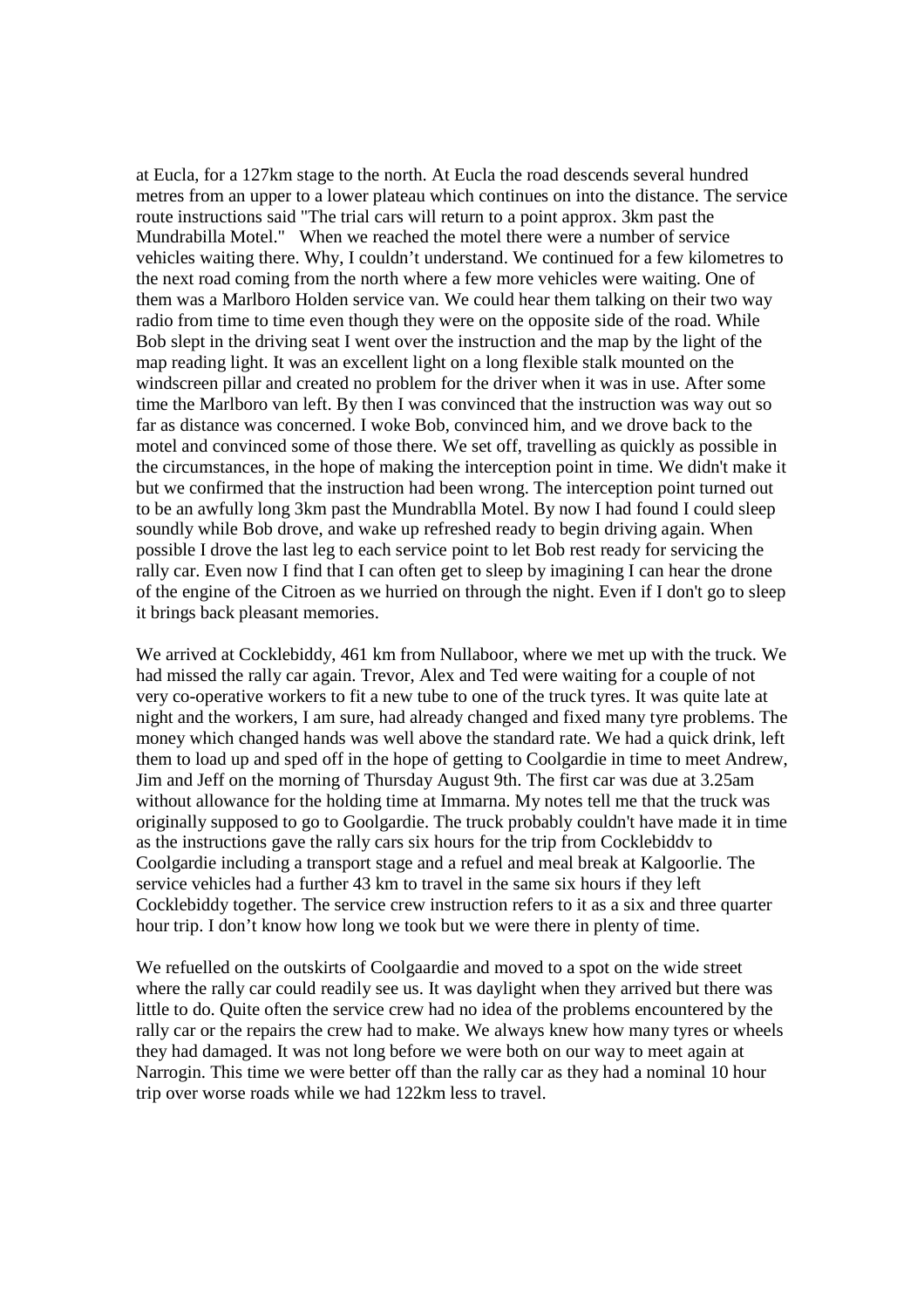Some time after leaving Coolgardie I reached behind me for the service instructions to check on the route we had to follow. I couldn't locate them despite a fairly thorough but panic stricken search while on the move. We pressed on just the same as the last time we could recall looking at them they were on the roof of the Citroen while we talked to Jeff about the route. Some time later we stopped to look for some windscreen cleaner and found the missing instructions underneath the spare wheels and tyres. Later in the morning we had our first and only minor mechanical problem. Going down hill into a small town the car didn't slow as much as expected when I eased off. On the other side of the town I stopped the car and as I did so Bob woke up. The detatched throttle return spring was quickly replaced.

We had just sat down after ordering some tea and sandwiches in a small cafe when another Citroen drove up. It was being driven by the proprietor of the LAUREX company the major sponsor of the rally Citroen. He had been sticking to the main roads and meeting up with the rally at major control points. He had his school age son with him who by now was missing school. His son didn't seem to mind. It had been totally unplanned at the start but the current intention was to go as far as Perth.

On our arrival at Narrogin we set up for a service at one of the refuel points but moved on to the other when the truck arrived. It was closer to the start and finish of the 26km special stage which ran along the track beside the railway line and returned down the other side. It proved very little so far as the rally was concerned but gave the locals a few hours of entertainment. Portman (Datsun Stanza) was fastest, taking only 12 minutes 34 seconds for the 26km. Dunkerton (Volvo 244) was next then Bell (Holden Commodore).

The service crews had another change around before leaving Narrogin. I joined the truck crew into Perth but am not sure whether it was with Ted and Alex or Ted and Trevor. It was intended to be only temporary but future events were to change things. Both service vehicles went to the garage of the Citroen agents where the car was to be serviced next morning. Arrangements were made to have tyres changed and some of the special alloy wheels trued up and rim dents removed and tyres refitted before morning. We were driven to the motel by Trevor in an Alfa Romeo loaned by the garage which apparently was also the Alfa Romeo dealership. It was after dark when we arrived at the motel. We had a lovely room with a balcony overlooking the Swan River but some of us had to sleep an the floor in our sleeping bags. I was one of them.

Our arrival and departure times from the first overnight stopovers reminded me of a chat with Job Reddiex before the rally. He mentioned to me that he had been at Ayers Rock on three occasions, I think it was, but had never really seen it because each time it was during a rally and at night. I have the same feeling about Perth and Adelaide.

At Perth the Citroen was running seventh in the rally with 2 hours 23 minutes 18 seconds lost. The leading car was the Cortina of Bond with 53 minutes 26 seconds lost followed by the Ferguson and Brock Commodores, the Carr Cortina, the Fury Cortina and the Johnson Volvo. Only 26 competitors had visited all controls.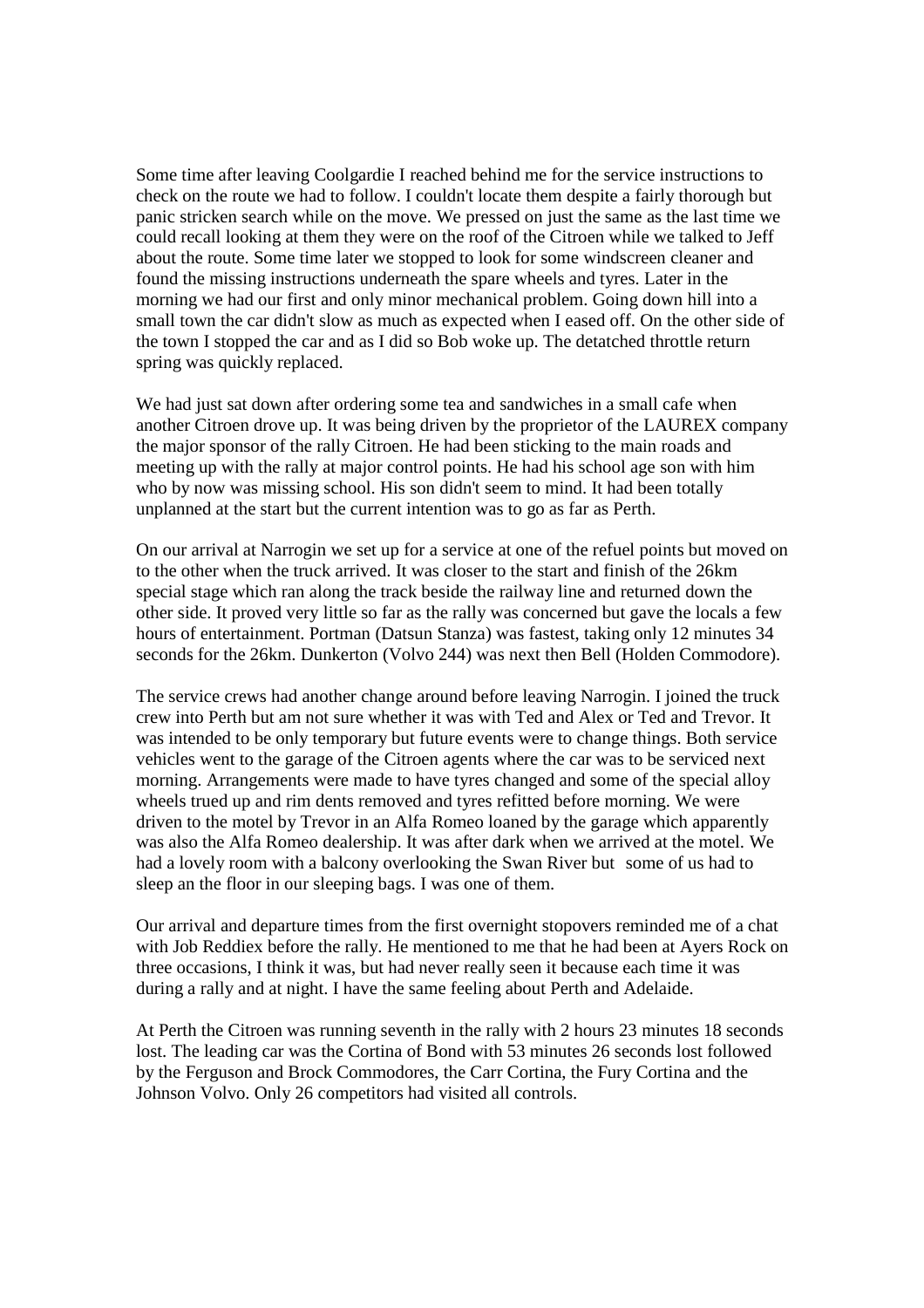The first car was scheduled to leave Perth at 4 am on Friday, August 10th. This meant getting cars out of the impound area shortly after 3 am depending on the scheduled departure time of each car. After being taken from the impound to the garage the Citroen was put on a hoist while the mechanics worked on the car. Ted and I were given the job of fitting a reinforcing plate over a crack in one of the front wheel arches. At that stage the hoist was up about 400 mm and had to be raised further. Everyone was told but a few moments later I had reason to step down and completely forgot. As a result my step down foot finding nothing beneath it, swung under the hoist and I landed flat on my back. Luckily I had somehow managed to keep my head up, at least partially. It caused quite a stir. I had a couple of Disprins and was able to keep working. I felt no ill effects and was unmarked except for a lump on my head. It meant, however, that it was unwise for me to go back in the service car with Bob. If I became unwell he would have needed to do all the driving and might not be fully refreshed when servicing was needed. There was also the added risk of him falling asleep at the wheel. Ted rejoined the Citroen with Bob and I went to the truck.

Leaving Perth we misread the instructions and had to retrace our steps for a short distance. The time loss didn't really matter as we did not have to go to the special stage at Wanneroo Raceway. The Citroen had to do so and then go to an interception point near Cervantes which is on or very near the west coast. At one point on the way to Geraldton, the first service point for the truck, we pulled up at a roadside shop with a couple of petrol pumps and were joined by Ted and Bob. Whether or not they had already been to Cervantes I don't know but I don't recall them being at Geraldton. Jeff's list of service points on my copy of the instructions does not mention Geraldton for the service car. We arrived well before the rally car after a pleasant tour up the Brand Highway which is referred to in the instructions but is not marked as such on the BP map.

The Citroen had a good run to Geraldton and had picked up three places and was now running fourth. Ferguson led followed by Brock, both in Commodores, then Johnson (Volvo). The Ford Cortina challenge was beginning to fade.

While the rally car was heading for the Hutt River Province of Prince Leonard and Yuna and the 359 km competitive stage to Big Bell the service car and truck took a more direct route. The Citroen was headed for Cue, a note on the instruction says "if time" and the truck to Big Bell. I can only assume that it was Big Bell where we waited to service the rally car. I really can't remember whether it was Big Bell or Cue. The service route was to Cue and on to Big Bell and then back to Cue to head further North. I can remember quite clearly what went on as there had been an intention to replace some front suspension components. The only facility that was available was an inspection pit at an old place which looked like it had once been a blacksmith shop. There was a great heap of bits and pieces of machinery out the back and the floor was of dirt or covered with a deep layer of it. I can't be sure. While we waited Alex purchased some bread, butter, jam, tinned meat and pickles for our lunch. The job of making the sandwiches and boiling the billy to make tea was mine. When the rally car arrived I had to make another batch. Either the suspension changes were not needed or the facilities were inadequate as the work was not done. It. may even have been due to lack of time.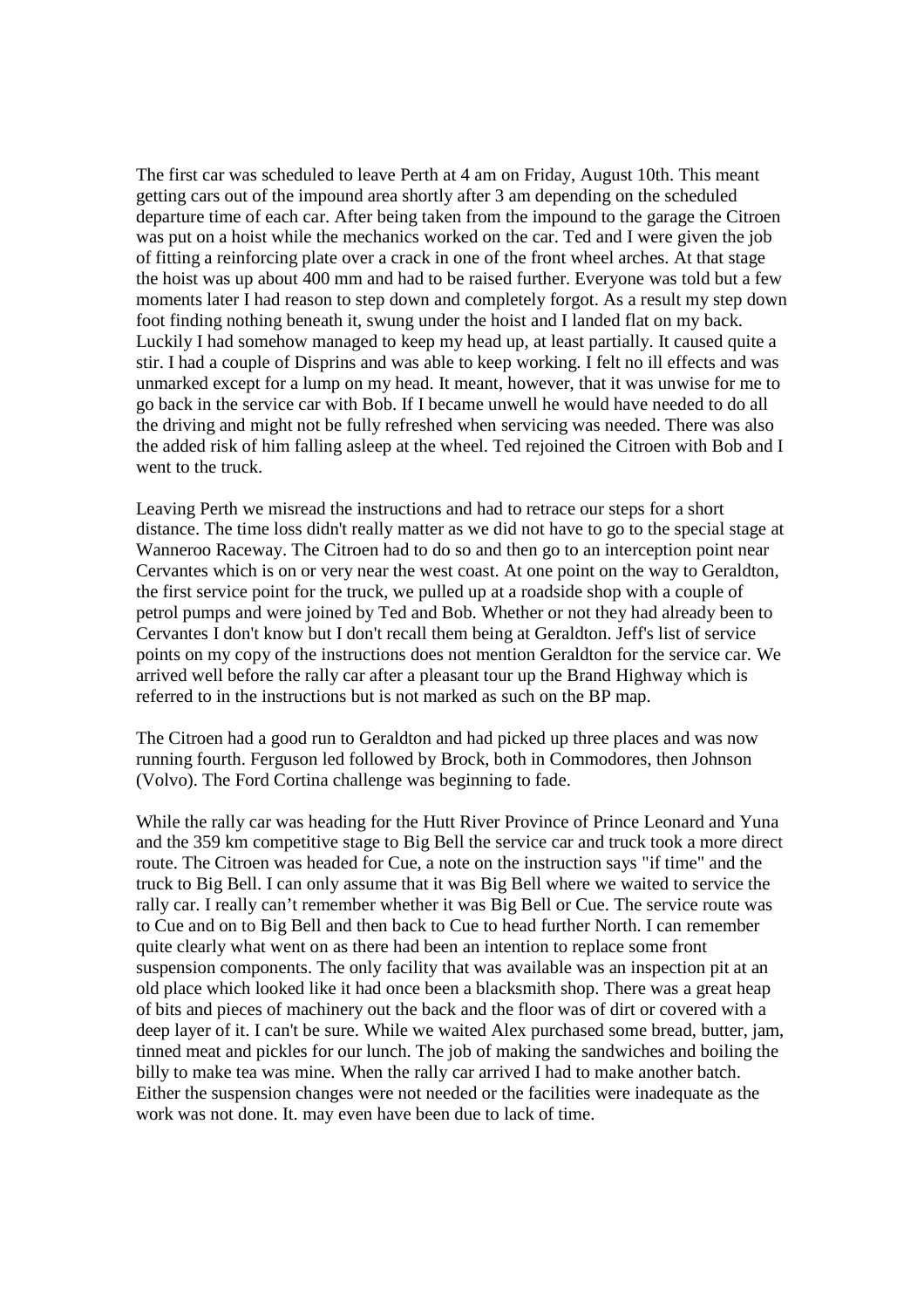Our next service meeting with the rally car was to be at the Capricorn Roadhouse and once again my memory is hazy. I can recall a late night servicing behind a store and service station where we had the use of a hoist at what I believe was Capricorn. There is also a note on the service instruction in my writing which says "Front End at Capricorn 17km south of Newman." This was probably the work originally intended for Big Bell.

The service car was due to meet Andrew and Jim at a point about 100 km south of Capricorn where the rally would rejoin the Great Northern Highway after a 414 km competition stage west of the highway. From there the service car had to make a very hurried trip to Wittenoom. Ted and Bob made it there in time by dint of some very hard driving. Had I been with Bob it is unlikely we would have made it in time. Ted was then and still is, I believe, a faster driver than I. I'll make the excuse that it is because he is more than ten years younger than I. In hindsight my fall from the hoist in Perth may have been a blessing in disguise. A photo of the service Citroen with Ted and Bob waiting at Wittenoom made it into the book by Tuckey and Floyd as referred to earlier. A report on the rally says that the Bell/Ferguson Commodore was first to arrive at Wittenoon followed eleven minutes later by the Philip/Brock Commodore with the Cowan/Reddiex Citroen a further nine minutes behind. The third Holden Commodore of Aaltonen/Mehta arrived ten minutes later.

The truck took the easy way up the highway to the service point at the Walkabout Hotel at Port Hedland. We didn't stay there but headed for a service station to set up to service the rally car. Apparently this had been arranged earlier by Jim through a friend of his and we had the use of two service bays and all the facilities. It may have been at South Headland and was an Ampol station. We repacked the truck while we waited and sorted out some gear, mostly personal stuff, to be sent back to Brisbane by Jim's friend. It was creating a problem as being the lightest had always to be on top and was invariably in the way when something heavy was needed. I even found time for a shave and a shower and Perth seemed a million miles away. The route for the rally cars from Perth was shown as 2342 km and the service vehicle would have done less than that so a million may be an exaggeration. It was now Saturday August 11.

We had waited a long time before we received a message, brought in by another competitor, that the Citroen was immobilised with suspension damage about 130 km from Port Hedland. Bob and Alex, or Trevor, drove out against the rally traffic in the service car, to make temporary repairs to allow the rally Citroen to limp in to the control. Then it was time for repair and maintenance.Frantic work by the mechanics with tools and the welder repaired the car for a fresh onslaught on the rally course. There was also a crack to be welded in the body above the passenger front door. Despite these problems Andrew and Jim, ably navigated by Jeff, had lost only another 2 hours 2 minutes 23 seconds and were in fourth position at Port Hedland. The Holden Commodores of Brock, Ferguson and Mehta now occupied the three leading positions.

We paused at Sandfire, a Mobil service station where the service car was due to meet the rally car some time after 1.33 pm. We had some lunch after a long wait in a queue as the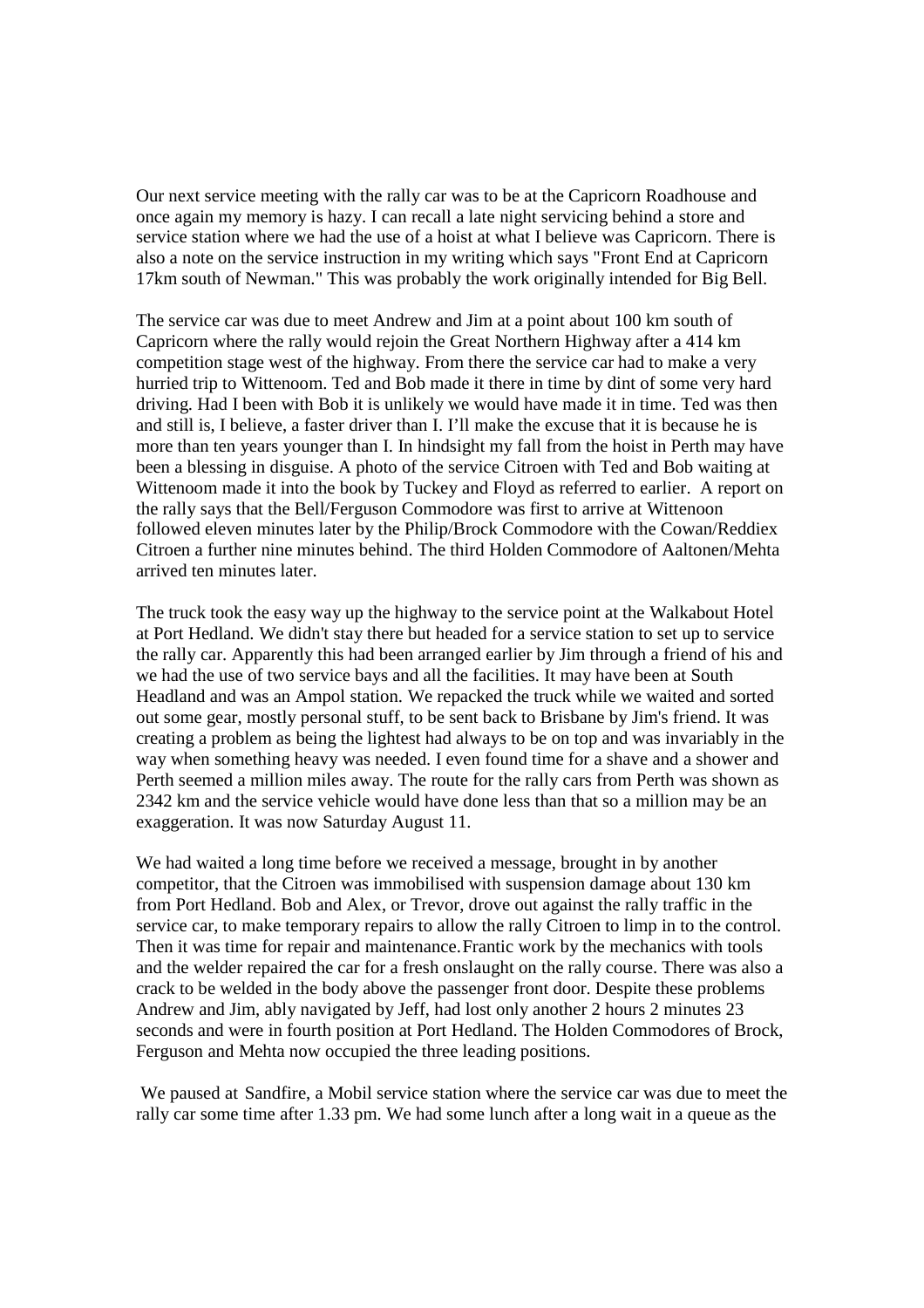place was never intended to play host to such a large group of hungry drivers and mechanics. A rough note on the instructions says we left there at 6pm. Obviously we did not see Andrew and Jim there. Both service vehicles and the rally car were supposed to meet at Kununurra but the chances of the truck doing so was pretty remote. We had 1317 km to cover and the rally car, which had long since left, was due there in 13 hours. At least 300 km of our route were of gravel surface and at 5.30am, it was now Sunday, August12, we were at Halls creek with 356 km still to go. The first rally car was due at Kununurra at 2.32am but it was well into daylight when we arrived. What time the Citroen had passed through I don't know. One report says that Cowan was 47 minutes late due to being held up by two slower cars which had cut and run. They should have been held at the previous control until the true competitors had left. The report says Andrew and Jim has suffered further suspension damage in this section but we heard nothing of this when we finally caught up with them. When we got to Kununurra Bob and Ted were still there. They had changed a front tyre on the service car which was worn down to the second steel belt in some places. The alignment had been out for a long time before the damage being done was discovered but an adjustment by Bob, without the aid of a machine, had it in far better shape when we arrived. Ted and I had realized much earlier that a small amount of effort, disguised by the power steering, was required to keep the car going straight. What we hadn't realised was the tyre wear it was causing. It was also possible that some suspension damage could have occurred along the way. It was in this section that the tragedy of the event occurred. The driver of Car 91, a Peugeot 504, miscued at a creek crossing in a cloud of dust and blinding sun and drove into a creek bank. The driver at the time escaped but the other two in the crew were killed. An attempt by the organizers to keep the deaths quiet until the relatives were notified failed when the story was put to air by the ABC. The problem apparently arose from a report from a competitor direct to the ABC. Journalists had agreed to hold the story until the appropriate time. An item in a London paper some days later spoke of the death of two crew members of a French car in the rally. This caused my daughter, working in London, to ring home almost in tears in case I had been involved. For reasons which will become clear later I had already arrived home and actually answered the phone and quickly put her mind at ease.

The section from Kununurra to Katherine (509 km) and Darwin (a further 331 km) was only a transport stage with a time allowance of eight hours for the 840 km journey. The first car was due at Darwin at 2.25pm. The service instructions quoted 834 km for service vehicles and a travel time of 8 hours 30 minutes. From Kununurra we followed the Victoria Highway to Katherine where we met up again with the Citroen driven by the proprietor of the LAUREX company, the rally car's major sponsor. Despite his original expressed intention to follow the rally only as far as Perth he was still going. It was just as well as the rally car had at some stage lost one of the rear tail light assemblies and had borrowed the one from the sponsor's car. That afternoon we visited a long time friend of Jim Reddiex and were shown photographs of the friend's Citroen, a DS I think, which had been written off in a smash.

As I type I have by me a letter I wrote to my wife. It. was written in Katherine the morning following our arrival and posted in Pine Creek. In it I stated "it was decided that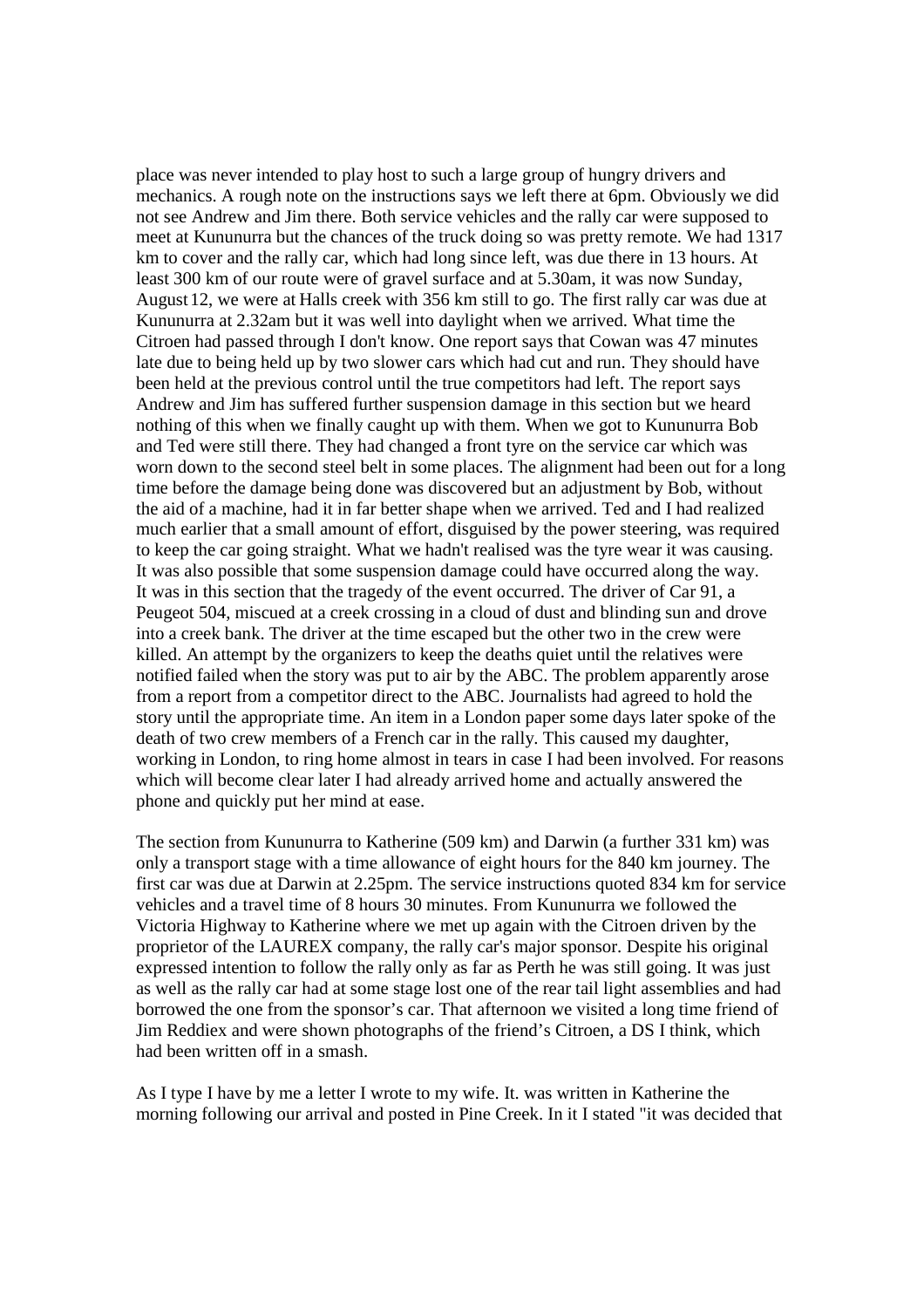Alex, Trevor and I in the truck should stay at Katherine white the Citroen with Ted and Bob went to Darwin and serviced the car and brought some extra wheels here." We had no complaints on that score as it meant the chance of a shower, a clean comfortable bed, meals in the dining room of the hotel and a chance to wash same clothes. For supper I had soup of the day followed by barramundi and apple pie with ice-cream. The letter, written on the stationary of the Crossways Hotel in Katherine, goes on to say "I am waiting in the motel room for a ring to say they have left Pine Creek and what if anything we have to do here." I presume that by "they" I meant the rally car as the trial route was to bring the rally back to Katherine before heading south to Mataranka and turning east for Queensland.

The first rally car was due to leave Darwin at 6 am on Monday, August 12th. The scheduled departure time had been changed from the original 4 am,to give the crews two hours extra rest time. When leaving Darwin the Cowan/Reddiex/Beaumont Citroen was still running fourth with 4 hours 26 minutes 48 seconds lost. The Commodores of Brock, Ferguson and Mehta were running 1, 2 and 3. The rally route took the cars along the Arnhem Highway to the start of a 201 km trial stage before heading back towards the Stuart Highway to a control just north of Pine Creek. This was near a level crossing of the derelict railway which once went from Darwin to Larrimah. The service Citroen was to meet the rally car there after a leisurely run down the Stuart Highway.

The message we had been waiting for at the motel in Katherine finally arrived but it did not say head for the next interception point on the way to Booroloola as expected. Instead we were told to head for the Pine Creek control as the rally car had not arrived and was running very late. At the control we met up with the other service crew. Before long a message came through, via a competitor I believe, that our entry was in dire trouble near Goodparla. As the rally car was closer to the Darwin end of the trial section the service car went back to Darwin to try to reach them from there. It would have been an almost impossible task to reach the damaged car by driving against the rally traffic. Because of expected major problems Alex and Bob went in the service car and Trevor, Ted and I drove back to Pine Creek in the truck to wait for further instructions.

At Pine Creek we had a rest in the shade of some trees near the hotel and had a counter lunch. We were unable to contact the rest of the team in Darwin as pre-arranged and returned to the control in case a message had come through. As there were none we returned to Katherine to wait for a phone call and to have another meal of barramundi and a good rest. When the phone call came it said we should return to Brisbane. Even if Alex and Bob were able to repair, the rally car it would have been pointless to continue as they would have been outside the time limit for late arrival.

Apparently one of the drive shafts of the rally car had popped out, on the bump or rebound after hitting something, and while thrashing about had holed the gearbox. The tragedy of this was that the factory were not unaware of the problem and modified drive shafts were available. They had been sent to Brisbane and had arrived before the team members left there. Unfortunately there was a wharf strike at the time and the shafts had to be left sitting on the wharf. Such are the fortunes of rallying.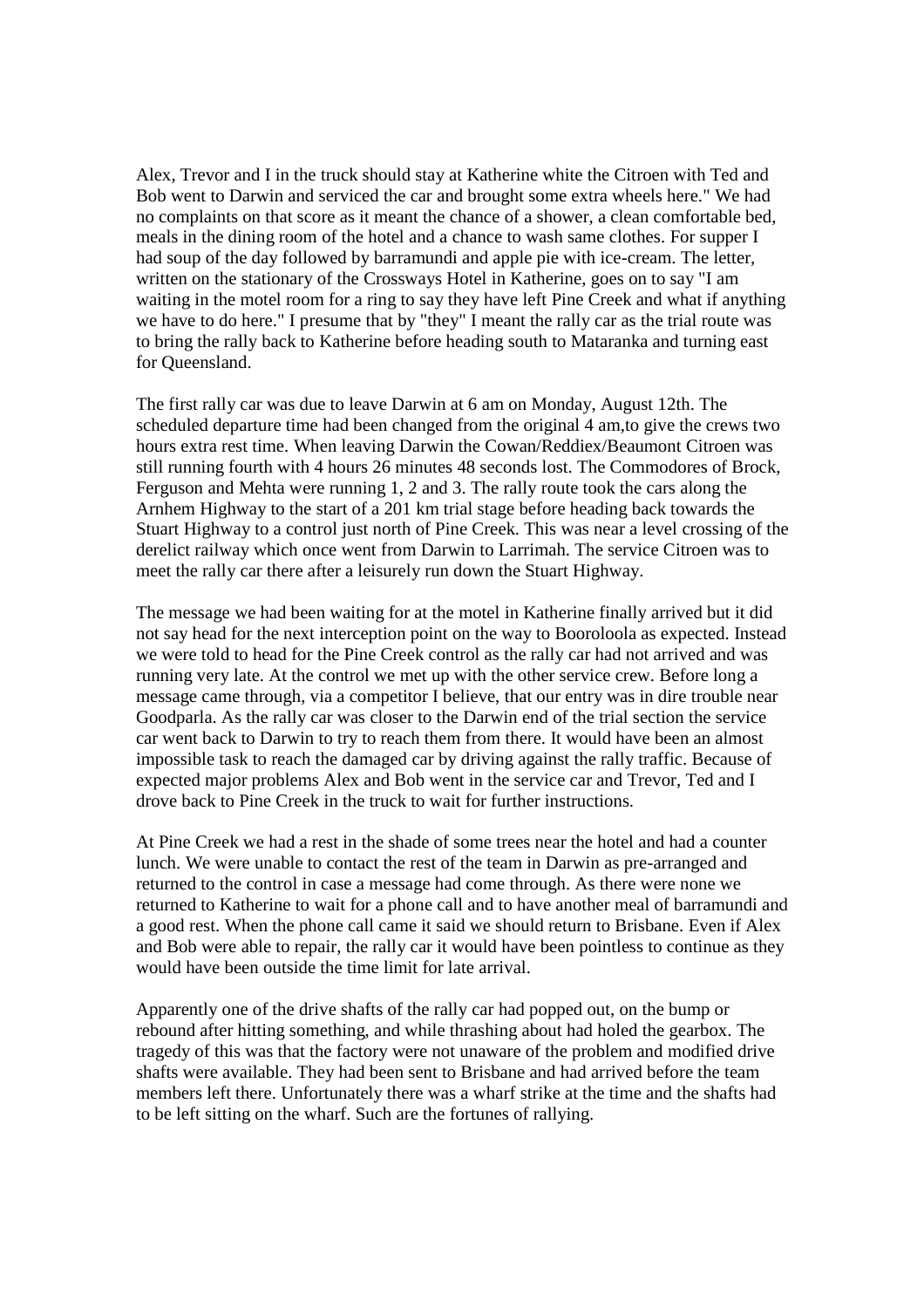We three, Trevor, Ted and I, left Katherine on the morning of Tuesday, August 14th after another good night's sleep. We headed south along the Stuart Highway and had lunch at a roadhouse near Newcastle Waters before reaching the turn off to Camooweal where we joined the Barkly Highway. From Camooweal we rang Mt Isa and booked into a motel which saw us arrive quite late at night. We left the motel quite early in the morning and visited the control to find out how the rally was going. There were still some officials there despite the rally cars being due the previous morning and the late ones in the afternoon. They couldn't tell us much. It was after all Wednesday August 15th and the rally cars were already due at Townsville. While the others were talking at the control I took a picture of the mine workings. After a quick return to the motel to pick up the watch I'd left behind we headed for Cloncurry and Winton. We took turns at driving on a road with some of the worst corrugations I have ever driven on. We had lunch and refuelled at Winton which seemed to be in the throes of a carnival of some sort. There were two much modified Morris Minis running about, one of extremely short wheelbase and the other which had two front ends and could be driven from either. It made parallel parking a breeze when steered from both ends. We headed for Longreach and just before dusk approaching Ilfracombe I started a fresh stint at the wheel. At Barcaldine in the darkening night we turned southwards for Blackall and my first encounter of the trip with a kangaroo. The kangaroo was killed and we had to replace one of the huge driving lights. Not long after I nearly fell asleep and handed over to one of the other drivers. We had a late night snack and refuelled at Blackall. We drove through the night taking turns at driving or sleeping. Through Charleville, Roma and Miles we hurried on and arrived at Dalby for a very early breakfast on Thursday, August 17th. The first of the rally cars would have been somewhere south of Sarina and heading for Brisbane but ours was not one of them. When we arrived in Brisbane I was dropped off at my mother-in-law's home in New Farm. When my mother-in-law opened the door to a tired, grey faced disreputable character in dirty overalls she wasn't too sure at first who it was. After a shower and a shave and a. phone call to my wife to tell her I was in Brisbane, I went to bed and slept for almost ten hours. I had intended to go out to the control to see the rally arrive at the Brookside shopping centre but did not wake in time. I didn't even hear my wife and the two boys when they arrived later in the afternoon. After supper I was quite content to sit in the front passenger seat and watch an occasional rally car pass by. The rest of the rally I followed from the newspaper and television reports and later read about it in Wheels and Modern Motor.

The outright winners were at Melbourne on Sunday, August  $19<sup>th</sup>$  were, of course, the extremely well prepared and organized Marlboro Holden Dealer Team Commodores.

First: Car 05 Drivers: Peter Brock and Matthew Philip; Navigator: Noel Richards Second: Car 17 Drivers: Barry Ferguson and Wayne Bell Navigator: Dave Boddy Third: Car 3 Drivers: Shektar Mehta and Rauno Aaltonen Navigator: Barry Lake

I wish the rally Citroen had been there and that I too could have been there to see it, but it was not to be. As for the part I played, I can only say that I enjoyed it and thanks to Jim Reddiex who allowed me to join the service team and to Ted Jones who brought up my name as a possible recruit.